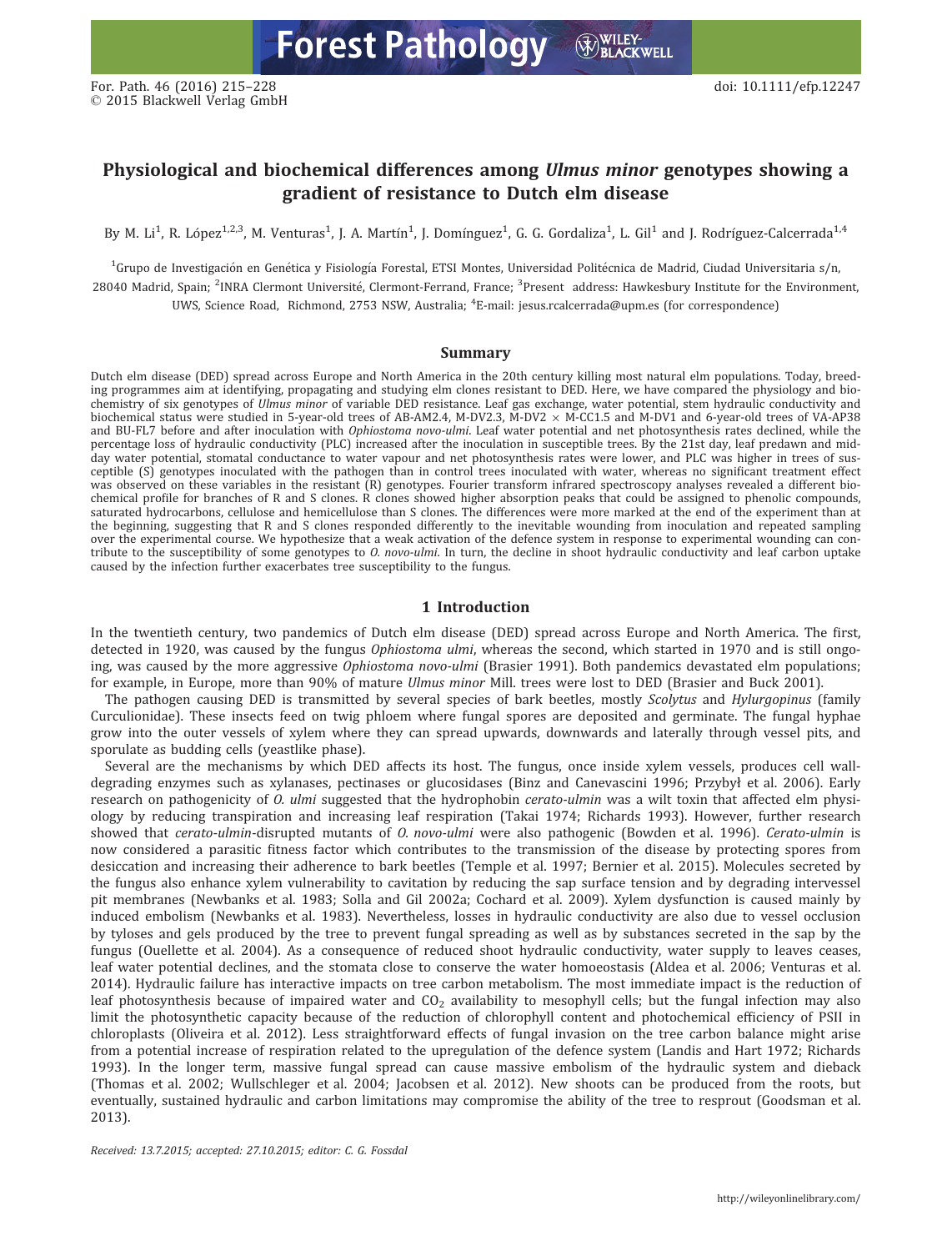Elm trees have a variable resistance to DED. Breeding programmes have devoted a continuous effort towards the identification of resistant genotypes of U. minor (Franke et al. 2004; Collin and Vernisson 2006; Martín et al. 2015), and several genotypes of marked resistance to DED have been propagated ex situ over the last decades. This plant material has provided an excellent opportunity to investigate the aspects underpinning DED resistance. For example, today we know that elms with narrower and scattered vessels tend to be more resistant to DED than those with larger xylem vessels or larger vessel groups (Solla and Gil 2002a), as these later characteristics favour hydraulic conductance, fungus spreading and xylem cavitation. Compared to anatomical studies, fewer studies have evaluated the importance of physiological and biochemical characteristics for DED resistance. Martín et al. (2005, 2008a) have compared the biochemical profiles of elm species and genotypes of contrasted DED resistance with Fourier transform infrared (FT-IR) spectroscopy analysis. Actually, the use of FT-IR fingerprinting has proved useful for detecting chemical changes after fungal infections (Dorado et al. 2001; Pandey and Pitman 2003; Martın et al. 2005, 2008a). Moreover, research on water relations and gas exchange in response to pathogen infection (e.g. Meinzer et al. 2004; Domec et al. 2013) has rarely been conducted in relation to DED (Oliveira et al. 2012; Urban and Dvořák 2014; Venturas et al. 2014).

Plants have constitutive phenological, physical and chemical barriers against fungus infection. Early flushing can be a phenological barrier against DED (Ghelardini and Santini 2009); physical barriers involve some properties of the plant surfaces that prevent fungus penetration, such as hard cuticles or small stomatal pores; whereas chemical barriers are mainly 'phytoanticipins', antimicrobial compounds that are present in plants before fungal infection, or produced after infection from pre-existed constituents (Vanetten et al. 1994; Iriti and Faoro 2009), including saponins, cyanogenic glycosides and glucosinolates (Bowyer et al. 1995; Osbourn 1996; Bidart-Bouzat and Kliebenstein 2008; Zagrobelny et al. 2008). Once constitutive barriers fail, the fungus is recognized by plant cell receptors that elicit a complex signalling cascade that eventually induces a defence response. It is worth noting that sometimes the defence response is induced not by the pathogen itself, but rather by concomitant factors such as wounding (Steele et al. 1998; Nagy et al. 2000; León et al. 2001; Garcia et al. 2015). Compartmentalization is a mechanism by which trees isolate the pathogen in a localized area (Shigo and Tippett 1981; Pearce 1996). In the case of DED, the formation of suberized tyloses in xylem vessels restricts the vertical spread of the fungus and produces the isolation of healthy vessels from infected ones (Ouellette et al. 2004); more so in resistant than susceptible clones of *Ulmus*  $\times$  *hollandica* Mill. (Elgersma 1973). One of the most effective barrier against DED is probably the wall 4 of the CODIT model (Shigo and Tippett 1981), constituted by suberized or lignified parenchyma cells formed the novo by the cambium, which prevents the radial spread of the pathogen from earlywood vessels towards the cambial cells (Ouellette et al. 2004; Martın et al. 2005). However, compartmentalization may be insufficient for trees to prevent fungal infections; rather, this response is usually integrated within other biochemical responses involving the production of secondary metabolites such as mansonones (elm phytoalexins; Duchesne et al. 1992; Ouellette and Rioux 1992; Vanetten et al. 1994; Grayer and Kokubun 2001; Witzell and Martín 2008). Once trees are infected, there may be a negative feedback of fungus spreading on subsequent tolerance. Genotypes capable of maintaining relatively high rates of hydraulic conductance and net  $CO<sub>2</sub>$  assimilation after infection could have a larger pool of non-structural carbohydrates, and thus more respiratory substrates to synthesize defence compounds and new tissue after shoot dieback (Kozlowski 1992). On the contrary, a rapid closure of stomata upon infection could slow down the dispersion of pathogens through xylem sap and allow for the tree to restrict the damages by compartmentalizing or killing the pathogen.

Here, we have compared the physiology and biochemistry of clones of U. minor of variable DED resistance before and after an experimental inoculation with an aggressive strain of *O. novo-ulmi*. Clones of high, intermediate and low resistance to DED were selected from those clonally propagated by the Spanish Elm Breeding Program. Our objectives were to investigate (i) whether there are constitutive differences in leaf physiological and shoot biochemical properties among these clones; (ii) how fast and to what extent does the inoculation with  $O.$  novo-ulmi affect their physiology and biochemistry; and (iii) what are the causes and implications of any potentially different response. We hypothesized that contrasting levels of DED resistance are related to differences in physiological and chemical profiles between clones, either prior or subsequent to the infection. More specifically, we hypothesized that resistant clones maintain higher rates of hydraulic conductivity and leaf gas exchange after inoculation with *0. novo-ulmi* than more susceptible clones; and that resistant clones contain and/or respond to inoculation with *0. novo-ulmi* by producing more defence compounds than susceptible clones.

# 2 Materials and methods

#### 2.1 Plant material

Twenty-four U. minor trees representing six genotypes (four trees/genotype) were selected for the experiment. The genotype selection was based on previous evaluations of susceptibility to inoculation with Ophiostoma novo-ulmi performed by the Spanish Elm Breeding Program. This way, two genotypes were of high resistance to the disease, showing under 30% leaf wilting and branch dieback after inoculation with O. novo-ulmi ('R' genotypes AB-AM2.4, M-DV2.3), two of medium resistance (30–75% wilting and dieback; 'M' genotypes BU-FL7, M-DV2  $\times$  M-CC1.5) and two of low resistance, showing over 75% leaf wilting soon after the inoculation ('S' genotypes VA-AP38, M-DV1).

## 2.2 Experimental design

Trees were planted at the forest breeding centre of Puerta de Hierro (Madrid, Spain;  $3^{\circ}45^{\prime}$ N,  $40^{\circ}27^{\prime}$ E; 595 m a.s.l.) in spring 2010, and maintained with supplementary watering during summers to avoid water-deficit stress. Plants were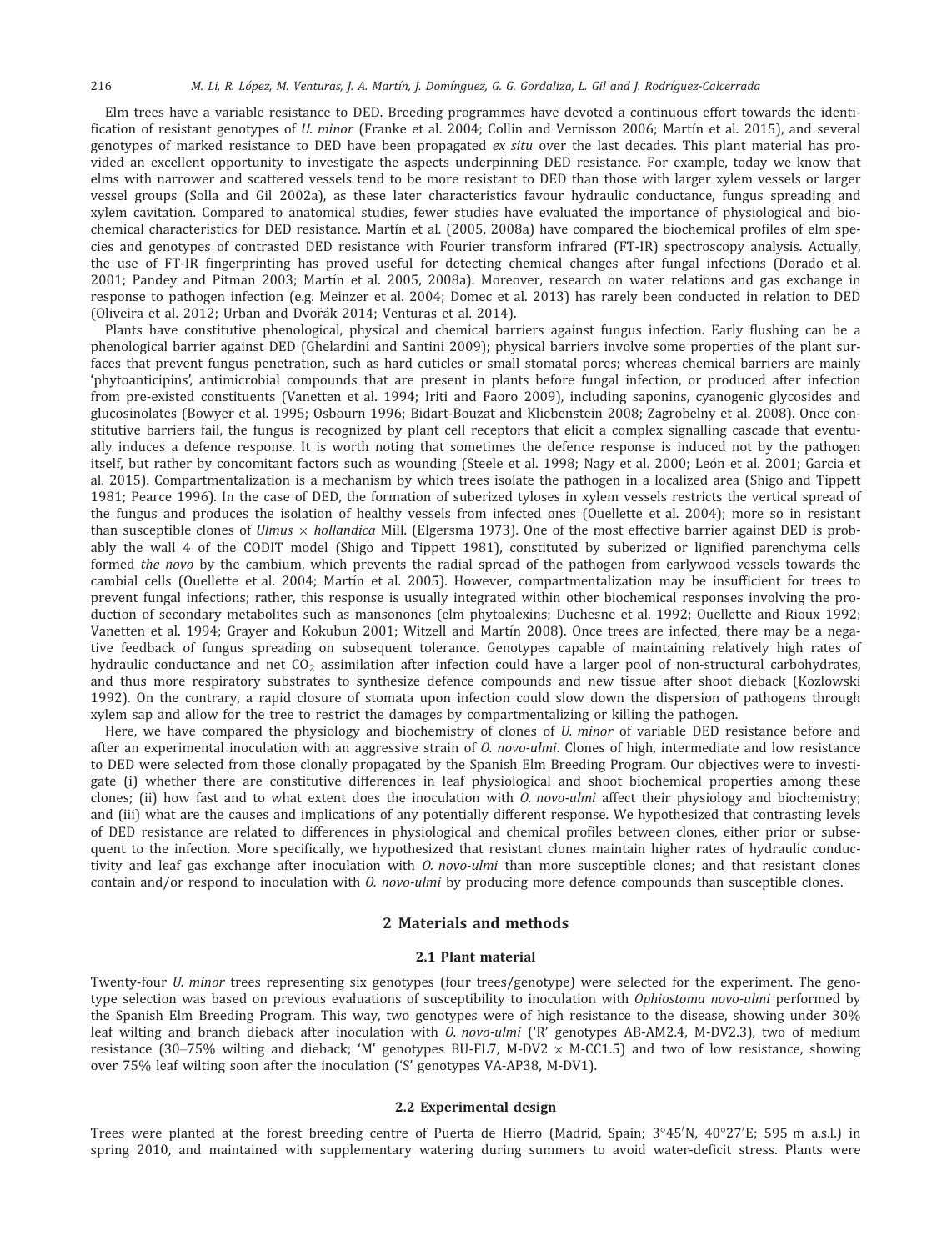divided into two blocks, each including the six genotypes randomly planted at  $1 \times 1$  m spacing and the two treatments applied in 2013: inoculation with *O. novo-ulmi* (hereafter inoculated trees) and inoculation with distilled water (hereafter controls). Trees were 5 years old for AB-AM2.4, M-DV2.3, M-DV2  $\times$  M-CC1.5 and M-DV1 and 6 years old for VA-AP38 and BU-FL7 when treatments were applied, as it is recommended that *U. minor* trees older than 4 years are used when studying resistance to DED (Solla et al. 2005).

The inoculation took place in the first week of May 2013, when leaves had almost fully expanded. A 0.1 ml of spore suspension (10 $^6$  conidia ml $^{-1})$  was inoculated by making a horizontal incision in the stem at approximately 10–15 cm from the ground with a sharpened, sterilized razor blade reaching the xylem. The Ophiostoma novo-ulmi Brasier ssp. americana Z – BU1 was used for inoculation. The isolate was collected from DED-infected trees in Bubierca (Zaragoza, Spain) in 2009. Control trees were also cut and inoculated with distilled water in the same way. Inoculations were made on a sunny day to make sure the solutions were effectively taken up by trees.

Sampling for leaf and branch physiology was conducted on days 0, 7, 14, 21, and 30 after the inoculations while sampling for branch biochemistry was conducted on days 0 and 21. To decide which leaves or branches to sample, we first evaluated the health status of the tree. Either dark green or yellowing leaves were selected according to the predominant status of tree foliage (healthy or yellowing); that is, a yellowing leaf was sampled when trees had >50% of leaves yellowing. Similarly, branches of similar diameter (approximately 0.8–1.0 cm) were sampled for hydraulic conductance and chemistry studies according to the predominant health status of the tree; that is, branches had some yellowing leaves when most tree leaves were yellowing. The idea behind the non-random sampling was to have a realistic picture of the physiological and chemical changes that were taking place after the inoculation at the tree level (see Domec et al. 2013). Withered leaves or branches containing withered leaves were never sampled.

## 2.3 Gas exchange

Leaf gas exchange was measured with a LI-6400 portable gas exchange system (Li-Cor Inc., Lincoln, NE, USA) equipped with a 6-cm<sup>2</sup> chamber coupled to a LED light source (LI-6400-02B) in branches at the lower tree crown. Measurements were typically conducted from 10:00 to 13:00 h under ambient air vapour pressure deficit (1–2 kPa), and artificially adjusted microenvironmental conditions of 800  $\mu$ mol m $^{-2}$  second $^{-1}$  photon flux density, 400 ppm CO $_2$  concentration, and 25°C air temperature. Net photosynthesis rate  $(P_n)$ , stomatal conductance to water vapour  $(g_s)$ , internal CO<sub>2</sub> concentration  $(C_i)$  and transpiration rates  $(E)$  were recorded. Dark respiration rate  $(R_d)$  was subsequently measured in the same leaf, but before, the leaf was covered with aluminium foil paper for 30 min to prevent light-enhanced respiration (Atkin et al. 1998). Area-based gas exchange rates were expressed per unit leaf dry mass after measuring the mass of the leaf area enclosed in the cuvette.

# 2.4 Water potential

Predawn and midday leaf water potentials were measured with a pressure chamber (PMS Instrument Company, Albany, OR, USA) on the same days as gas exchange and hydraulic conductance measurements.

## 2.5 Hydraulic conductance

Xylem hydraulic conductance was measured using a XYL'EM embolism-meter (Bronkhorst, Montigny les Cormeilles, France). Stem segments from 1-year-old branches were selected to avoid the cold induced embolism from previous winter. Branches from the upper tree crown (>0.75 m long) were cut under water, to avoid air entering through the cut surface. They were placed with their cut end in a bucket containing water, covered with double black plastic bags, and transported to the laboratory (<10 min) where measurements were performed immediately. Their bark was carefully removed from the end to be connected to the conductivity apparatus, and both segment ends were shaved with a new razor. Initial hydraulic conductivity  $(K_i)$  was measured with a solution of 10 mm KCl and 1 mm CaCl<sub>2</sub> in deionized degassed water at 2–3  $\times$  10<sup>–3</sup> MPa pressure. After measuring  $K_{\rm i}$ , segments were flushed with the same solution at 0.18 MPa for 10 min to remove embolisms and to obtain the maximum hydraulic conductivity  $(K_{\text{max}})$ . The percentage loss of hydraulic conductivity (PLC) was then calculated as: PLC (%) = 100  $\times$  ( $K_{\text{max}}-K_i$ )/ $K_{\text{max}}$ ; with this value corresponding to native embolism. Initial specific stem conductivity  $(K_s)$  and maximum specific stem conductivity  $(K_{\text{smax}})$  were calculated by dividing  $K_i$  and  $K_{\text{max}}$ respectively, by the xylem cross-sectional area. All the leaves on the branches above the sampled segment were collected and then scanned to know the total leaf area on the branch  $(A_L)$ . Then, the specific leaf hydraulic conductivity  $(K_L)$  was obtained by dividing initial hydraulic conductivity by the total leaf area on the branch.

### 2.6 Biochemistry

Stem segments collected for biochemistry analyses were immediately frozen in liquid nitrogen after cutting and later stored at  $-80^{\circ}$ C until required. Frozen branch samples were lyophilized and milled into a fine powder to conduct Fourier transform infrared (FT-IR) spectroscopy analysis (600–4000 cm<sup>-1</sup>). An infrared spectrophotometer FT-IR Perkin–Elmer 1600 (Perkin Elmer Inc, Boston, MA, USA) was used to obtain the absorption spectra of each sample. Each pellet was prepared with 240 mg KBr and 3 mg of sample powder ground into an agate mortar uniformly, and then pressed in a vacuum microenvironment using a pulling press (Perkin Elmer Inc) specially constructed for the preparation of KBr pellets for IR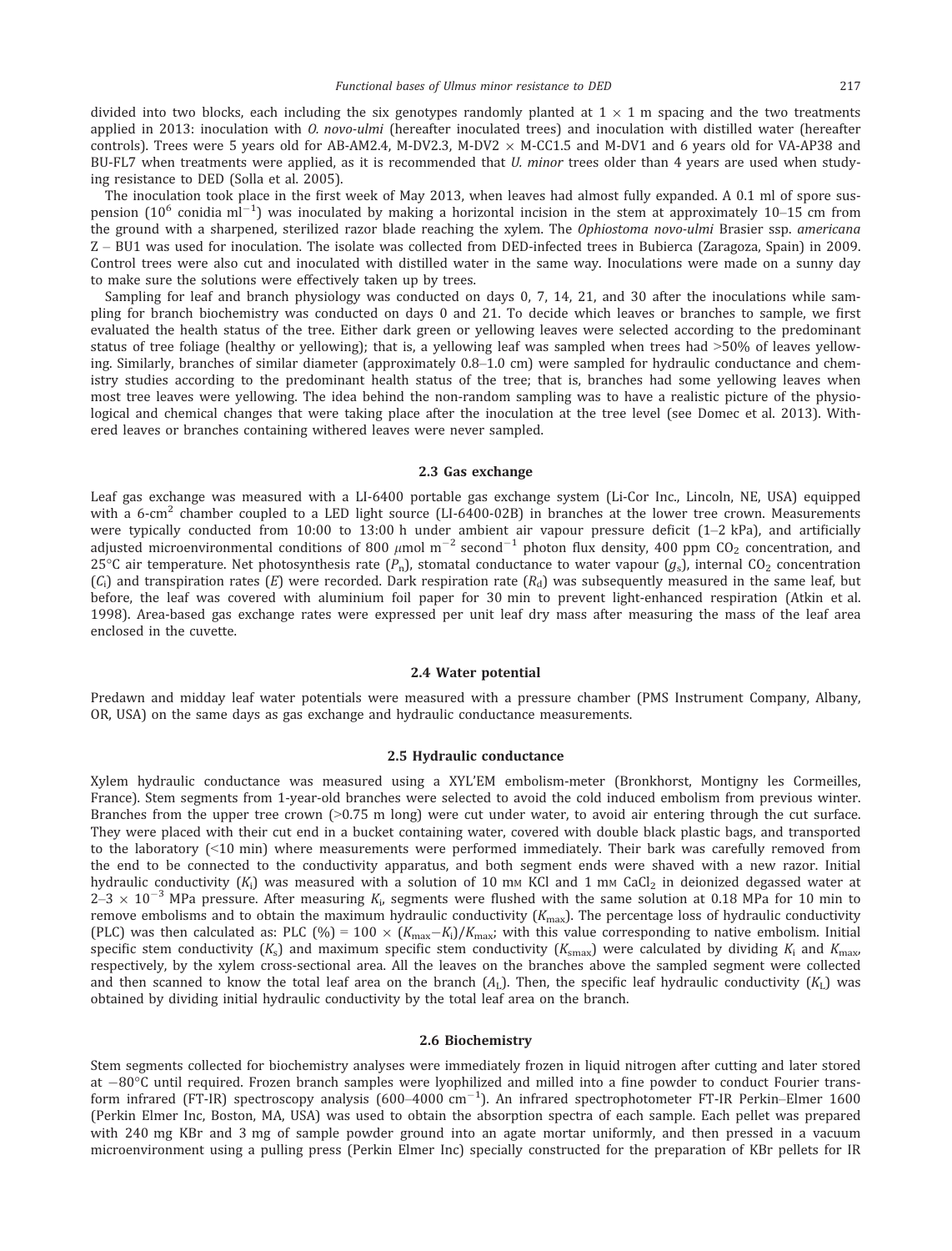spectroscopy and pre-adjusted at 10  $\times$  10<sup>4</sup>N. Three measurements were made per sample for obtaining the final IR spectrum. Spectra were displayed at a resolution of 4  $\rm cm^{-1}$  at the absorbance mode from 4000 to 600  $\rm cm^{-1}$ . Information on the relationship between absorption peaks, chemical assignments and tentative compound groups is given in Table 1.

## 2.7 Statistical analyses

Physiological variables were analysed by repeated-measures ANOVA to test the main effects of time, inoculation treatment and susceptibility to DED, and their interaction effects on data means. Measurement day was considered as the repeatedmeasures factor, whereas genotype was nested into the DED susceptibility factor. At each day, t-tests – or Welch tests when variances were significantly different – were used to compare means between the two infection treatments, for each group of DED susceptibility (high, intermediate and low). Control trees of each group were compared by one-way ANOVAs before the inoculation to test for potential constitutive differences among them. Some variables were log10-transformed so that the test requirements of normality and homogeneity of variance were observed. These analyses were performed with spss 17.0 (SPSS Inc., Chicago, IL, USA), with 95% confidence limits ( $p < 0.05$ ).

FT-IR spectra were processed using opus 2.1 Software (Opus software Inc, San Francisco, CA, USA). For each spectrum, a total of 19 peaks were measured. The baseline of each peak was first added and then the height of the peak, from the maximum absorbance value to the peak baseline, was measured. Analysis of variance was used to compare means of peak heights among tree groups of different DED susceptibility, with Tukey's post hoc tests further employed to separate significantly different groups. A principal component analysis (PCA) of the 19 peak heights per sample was also used to explore for potential differences in the broad biochemical profiles of clones with different DED susceptibility and between treatments. The scatter plot of PC1 and PC2 scores helped identifying any clustering in samples; loadings of original variables were also shown in the plots to visually inspect the influence of specific peaks on data scattering. Furthermore, the relationship between branch chemical profile (quantified through the PC1) and the susceptibility to DED of each genotype (quantified through the percentage of wilting after inoculation) was analysed via linear regression analysis. PCA analyses were made with spss 17.0.

# 3 Results

# 3.1 Wilting status

The results of wilting after inoculation with *O. novo-ulmi* of this experiment confirmed the contrasted susceptibility among genotypes observed in the previous susceptibility test (Table 2): wilting progressed faster in S than R clones. First symp-

Wavelength  $\rm\,/cm^{-1}$ Assignment Tentative functional groups Reference 3394 O–H stretching Carbohydrates and glycoconjugates Dorado et al. (2001), Pandey and Pitman (2003)<br>Dorado et al. (2001), Pandey and Pitman 2922 C–H stretching Saturated hydrocarbons (fatty acids, suberin) (2003) 1738 C=O stretching Fatty acids, aliphatic and aromatic carbonyl-containing compounds<br>Lignin, proteins, peptidoglycans Sene et al. (1994), Dorado et al. (2001) 1622 C=O, C–N, and C=C stretching<br>C=C stretching Sene et al. (1994), Dorado et al. (2001), Pandey and Pitman (2003) 1514 C=C stretching Aromatic ring in lignin Chen and McClure (2000), Dorado et al. (2001), Pandey and Pitman (2003) 1427 C–H deformation Lignin, phenolic compounds Chen and McClure (2000), Pandey and Pitman (2003), Sene et al. (1994) 1374 C–H deformation Cellulose and hemicellulose Pandey and Pitman (2003)<br>1318 C–H vibration Cellulose Cellulose Pandey and Pitman (2003) Pandey and Pitman (2003) 1248 C–O–H deformation and C–O stretching Phenolic compounds Sene et al. (1994) 1161 C–O–C vibration Cellulose Kacurakova et al. (2000), Pandey and Pitman (2003) 1108 C–O and C–C stretching Pectin Pectin Bectin C–O stretching Pectin Cellulose, hemicellulose and pectin Kacurakova et al. (2000) Kacurakova et al. (2000), Pandey and Pitman (2003) 888 C–H deformation Cellulose, hemicellulose and pectin Kacurakova et al. (2000), Pandey and Pitman (2003) <825 C-H and O-H bending; O-O, O-OH and P-O-C stretching, CH2 rocking; N-H wagging and twisting Polysaccharides (glucose, maltose, starch); cell wall glycoconjugates; lipid peroxides; aromatic containing compounds; phospholipids; nucleic acids; lipids; nitrogen containing compounds Pavlovic and Brandao (2003), Chalmers and Griffiths (2002), Stuart (2004), Coates (2000)

Table 1. List of the most characteristic FT-IR bands and proposed structural assignments of the spectra from Ulmus minor samples.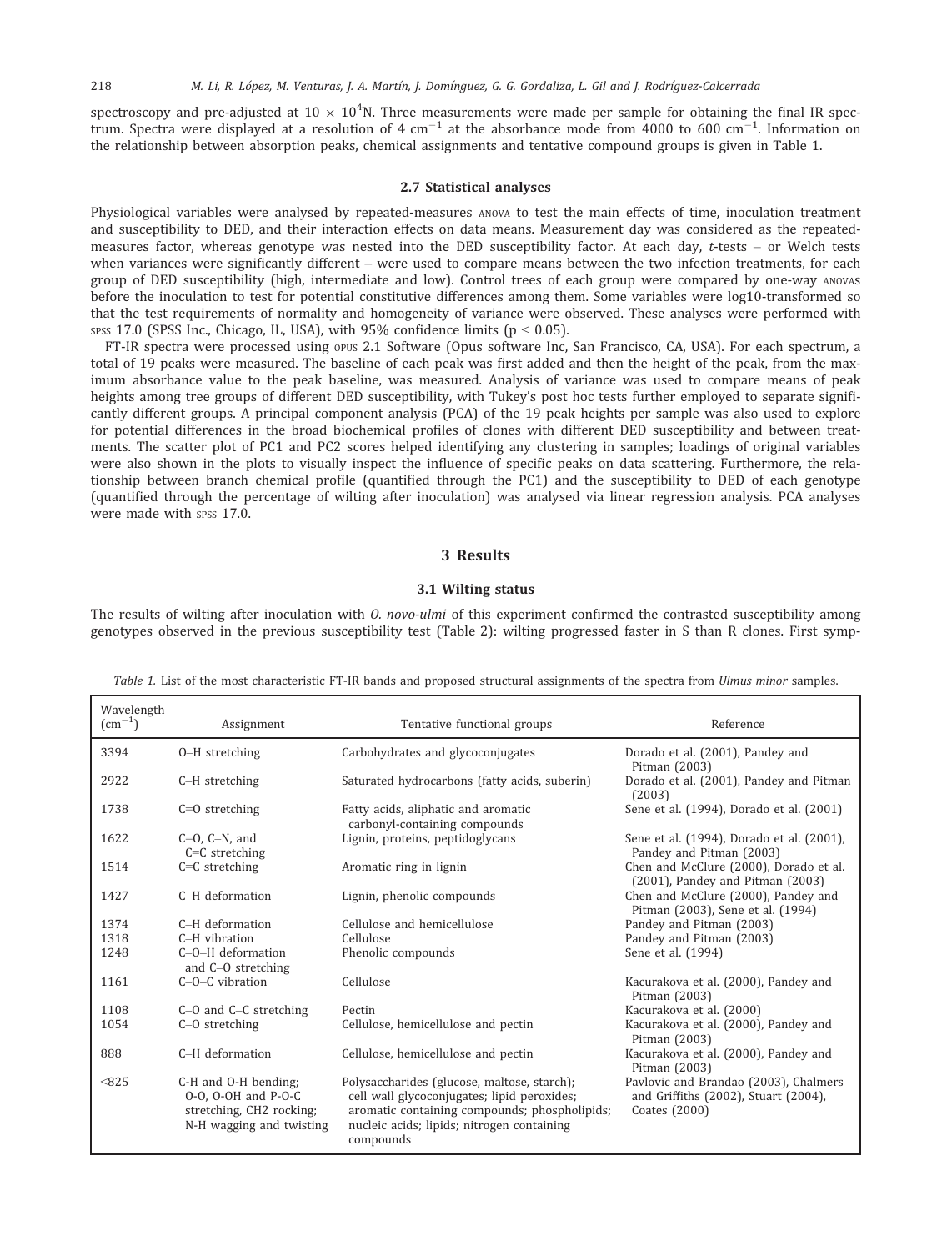toms of wilting were found on day 14, and by day 21 more than 50% of tree foliage exhibited wilting in S clones. Clones M and R also showed visible symptoms of wilting, but to a lower extent (8–20%). Wilting increased to approximate 90, 50, and 20% in clones S, M and R, respectively, on day 30 (Table 2). Six months after inoculation, 37.5% of the S trees were dead, whereas all M and R clones were alive. One control tree of the susceptible genotype M-DV1 inoculated with water exhibited high percentage of wilting by day 30, possibly due to natural infection with the pathogen.

#### 3.2 Water potential

No constitutive significant differences in  $\Psi_{pd}$  (p = 0.43) or  $\Psi_{md}$  (p = 0.22) were observed among S, M and R clones before the inoculation. Afterwards, there were clear differences in both variables among treatments and clones (Table 3). Both  $\Psi_{\rm pd}$  and  $\Psi_{\rm md}$  were barely affected by the inoculation treatment in R genotypes (Fig. 1). However, the response of M and S clones was similar and more intense; differences between treatments were appreciable at day 21, when, for example, control trees of M clones had 2 MPa higher  $\Psi_{\text{md}}$  than M inoculated trees. Differences between treatments persisted on day 30 although they were of lower magnitude and statistical significance (Fig. 1).

### 3.3 Gas exchange

No constitutive significant differences in  $g_s$  (p = 0.97),  $P_n$  (p = 0.92) or  $R_d$  (p = 0.42) were observed among S, M and R clones before the inoculation. Both  $g_s$  and  $P_n$  tended to decline after inoculation with O. novo-ulmi, although significant differences between control and inoculated trees were only found in S clones (Fig. 2; Table 3). The inoculated S trees had 3 and 10 times lower  $P_n$  than controls on days 21 and 30, respectively. In the case of  $R_d$ , the only significant difference between inoculated and control trees was found for S clones on day 30, when  $R_d$  was two times higher in the inoculated trees (Fig. 2). Both  $g_s$  and  $P_n$  in inoculated trees declined exponentially in response to increasing water stress (Fig. 3). The decline appeared to be steeper in R clones, but the fact that  $\Psi_{\text{pd}}$  did not fall to values as low as in the other clones precluded a reliable comparison of stomata sensitivity to water stress.

# 3.4 Hydraulic conductance

No constitutive significant differences in  $K_L$  (p = 0.55),  $K_{\text{smax}}$  (p = 0.51) or PLC (p = 0.61) were observed among S, M and R clones before the inoculation. However, all these variables were significantly affected by O. novo-ulmi in S clones. Significant differences in  $K_L$  were observed on day 21, when inoculated S trees had two times lower water supply to leaves than controls. PLC was approximately more than two times higher in S inoculated plants than in S controls on day 21. No significant differences between treatments were observed for R and M clones for these variables. In addition, on day 21  $K_{\text{smax}}$ was significantly lower for S inoculated clones than controls (Fig. 4).

### 3.5 Biochemistry

Results of PCA of FT-IR spectral peaks indicated that clones separated according to their susceptibility to DED. Including only control trees in the analysis, R clones tended to occupy the positive side of the PC1 and S clones the negative, left side (Fig. 5a). The same analysis applied to data of day 21 showed a clearer separation between R and S clones along the PC1 (Fig. 5b). The absorption peaks that weighted more on PC1 (and thus on the separation of susceptibility groups) appeared at 3394 (O–H, N–H and C–H stretching), 2922 (C–H aliphatic stretching), 1738 (C=O stretching of ester groups), 1514 (aromatic C=C skeletal stretching), 1374  $cm^{-1}$  (C–H symmetric deformation), and 1248 (C–O–C stretching)  $cm^{-1}$  (see Fig. 5c,d; Table 1). When plotting the average wilting percentage of clones (as a surrogate of tree susceptibility to DED) against the average scores of PC1 (as a surrogate of shoot chemical profile), a trend for S clones to have negative PC1 scores and R

|                                                                          |                                                                                                              | Wilting leaves (%)                                                   |                                                                      |                                                                        |                                                        |                                                                  |                                                                     |                                                                            |                                                                                       |
|--------------------------------------------------------------------------|--------------------------------------------------------------------------------------------------------------|----------------------------------------------------------------------|----------------------------------------------------------------------|------------------------------------------------------------------------|--------------------------------------------------------|------------------------------------------------------------------|---------------------------------------------------------------------|----------------------------------------------------------------------------|---------------------------------------------------------------------------------------|
|                                                                          |                                                                                                              | Day 1                                                                |                                                                      | Day $14$                                                               |                                                        | Day $21$                                                         |                                                                     | Day $30$                                                                   |                                                                                       |
| Genotype                                                                 | Previous DED susceptibility<br>characterization                                                              |                                                                      |                                                                      |                                                                        | C                                                      |                                                                  |                                                                     |                                                                            |                                                                                       |
| M-DV1<br>VA-AP38<br>$M-DV2*M-CC1.5$<br>BU-FL7<br>$AB-AM2.4$<br>$M-DV2.3$ | Susceptible (S)<br>Susceptible (S)<br>Intermediate (M)<br>Intermediate (M)<br>Resistant (R)<br>Resistant (R) | $\Omega$<br>$\left($<br>$\Omega$<br>$\Omega$<br>$\Omega$<br>$\Omega$ | $\theta$<br>$\Omega$<br>$\Omega$<br>$\Omega$<br>$\Omega$<br>$\Omega$ | $5 + 5$<br>$12.5 + 7.5$<br>$5 + 5$<br>$\Omega$<br>$\Omega$<br>$\Omega$ | $\Omega$<br>$\Omega$<br>$\Omega$<br>0<br>$\theta$<br>0 | $67.5 + 7.5$<br>$55 + 35$<br>20<br>20<br>$7.5 + 2.5$<br>$15 + 5$ | $12.5 + 12.5$<br>$2.5 + 2.5$<br>$2.5 + 2.5$<br>$\Omega$<br>$\Omega$ | 90<br>$87.5 + 7.5$<br>$72.5 \pm 12.5$<br>$30 + 10$<br>20<br>$22.5 \pm 2.5$ | $30 \pm 30$<br>$10 + 10$<br>$10 + 10$<br>$\mathbf{0}$<br>$\mathbf{0}$<br>$\mathbf{0}$ |
|                                                                          |                                                                                                              |                                                                      |                                                                      |                                                                        |                                                        |                                                                  |                                                                     |                                                                            |                                                                                       |

Table 2. Evolution of wilting percentage for six genotypes of variable susceptibility to DED after inoculation with 0. novo-ulmi (I) or water  $(C:$  controls).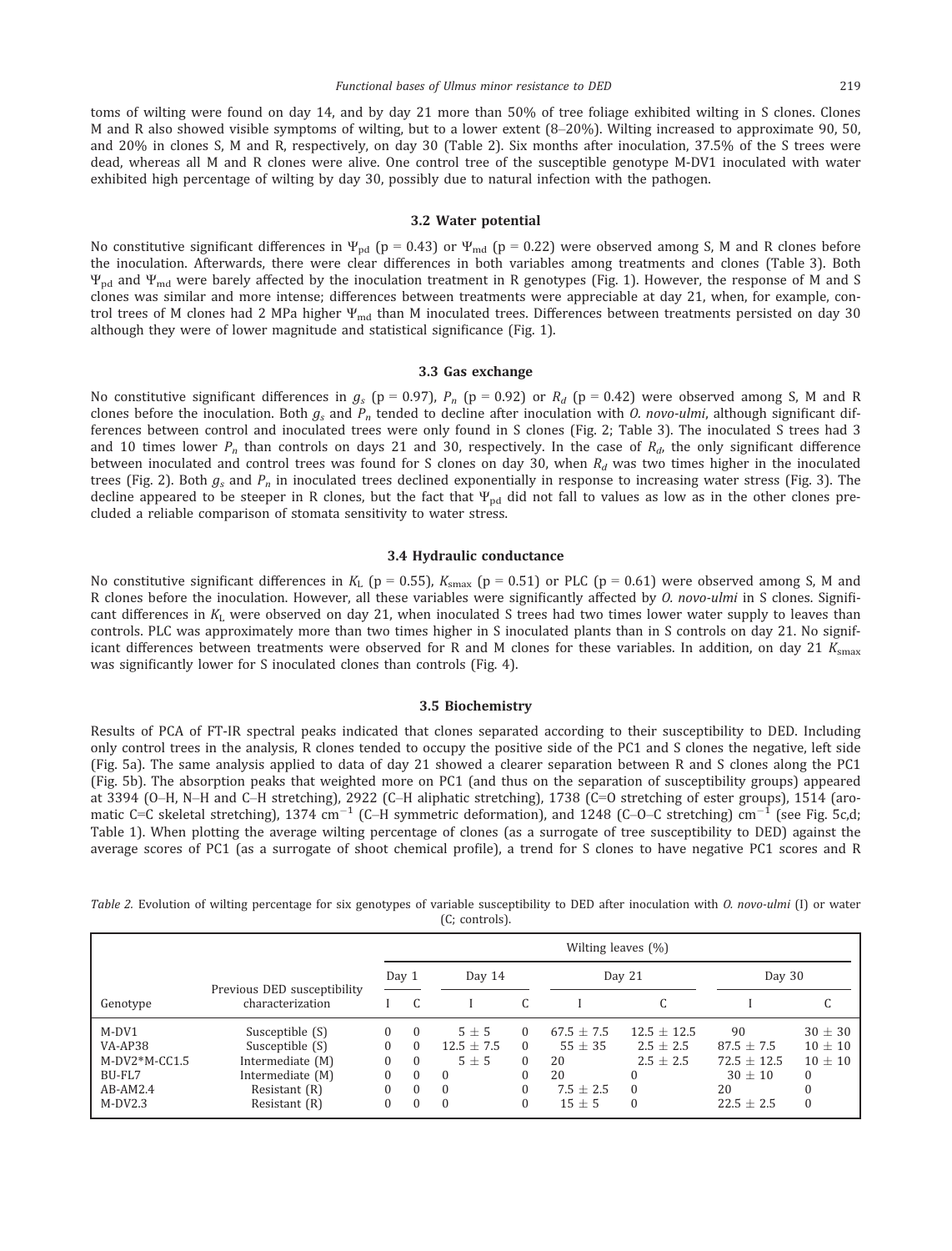Table 3. Repeated-measures ANOVA testing the effects of time, treatment, susceptibility to DED and the interactions of treatment  $\times$  susceptibility, time  $\times$  treatment, and time  $\times$  treatment  $\times$  susceptibility on means of leaf and shoot physiological variables: predawn water potential (Ψ<sub>pd</sub>), midday water potential (Ψ<sub>md</sub>), leaf net photosynthesis (P<sub>n</sub>), stomatal conductance to water vapour (g<sub>s</sub>), transpiration rate (E), dark respiration  $(R_d)$ , internal CO<sub>2</sub> concentration  $(C_i)$ , leaf mass per area (LMA), initial specific stem hydraulic conductivity  $(K_s)$ , maximum specific stem hydraulic conductivity  $(K_{\text{smax}})$ , specific leaf hydraulic conductivity  $(K_L)$  and percentage loss of hydraulic conductivity (PLC).

|                    | Time | Treatment | Susceptibility | Treatment $\times$ Susceptibility | Time $\times$ Treatment | Time $\times$ Treatment $\times$ Susceptibility |
|--------------------|------|-----------|----------------|-----------------------------------|-------------------------|-------------------------------------------------|
| $\Psi_{pd}$        | 0.00 | 0.00      | 0.00           | 0.00                              | 0.00                    | 0.04                                            |
| $\Psi_{\text{md}}$ | 0.00 | 0.00      | 0.43           | 0.00                              | 0.00                    | 0.02                                            |
| $P_{\rm n}$        | 0.00 | 0.01      | 0.05           | 0.66                              | 0.00                    | 0.56                                            |
| $g_{s}$            | 0.00 | 0.03      | 0.00           | 0.47                              | 0.09                    | 0.87                                            |
| Е                  | 0.00 | 0.01      | 0.01           | 0.56                              | 0.04                    | 0.99                                            |
| $R_{\rm d}$        | 0.00 | 0.32      | 0.12           | 0.59                              | 0.25                    | 0.17                                            |
| $C_i$              | 0.00 | 0.85      | 0.03           | 0.23                              | 0.66                    | 0.23                                            |
| LMA                | 0.00 | 0.37      | 0.08           | 0.03                              | 0.08                    | 0.88                                            |
| $K_{\rm L}$        | 0.65 | 0.86      | 0.95           | 0.42                              | 0.36                    | 0.57                                            |
| $K_{\rm s}$        | 0.08 | 0.64      | 0.23           | 0.94                              | 0.01                    | 0.40                                            |
| $K_{\rm smax}$     | 0.01 | 0.96      | 0.08           | 0.56                              | 0.18                    | 0.29                                            |
| <b>PLC</b>         | 0.10 | 0.26      | 0.55           | 0.93                              | 0.00                    | 0.38                                            |



Fig. 1. Time course of predawn  $(\Psi_{\text{pd}})$  and midday  $(\Psi_{\text{md}})$  water potentials of resistant (circles), intermediate (squares) and susceptible (triangles) clones (each including two genotypes) subjected to inoculation with O. novo-ulmi (solid symbols) or water (controls; open symbols). Symbols are means  $\pm$  standard error (n = 4). Differences between inoculation treatments are based on t-tests (p < 0.05, \*;  $p < 0.01$ , \*\*;  $p < 0.001$ , \*\*\*).

clones to have positive PC1 scores was evident at day 0 and significant at day 21 (Fig. 5e,f), supporting the observation that the biochemical profile differs among clones according to their susceptibility to DED. Considering individual absorption peaks, only that at 3394  $cm^{-1}$  at day 0 and that at 2922  $cm^{-1}$  at day 21 were significantly different among clones (highest in R and lowest in S in both cases; Fig. 5g,h).

In response to the inoculation with O. novo-ulmi, no clear distinction in the biochemical profile was observed between inoculated and controls on any date; only a light separation was visible for S clones at day 21 (Fig. 6). Pooling data of infected and control trees to analyse differences in absorption peaks among clones, we observed significantly higher peaks at 2922, 1374, 1248 and 888 cm $^{-1}$  in R than S clones, with M clones showing intermediate values (Fig. 7).

### 4 Discussion

Thousands of U. minor genotypes have been screened for DED resistance in the last decades within the Spanish Elm Breeding Program. Thanks to this continuous effort, today, seven U. minor genotypes – including the M-DV2.3 genotype studied here – have been registered as resistant clones by the Spanish Administration and are planned to be used in reforestations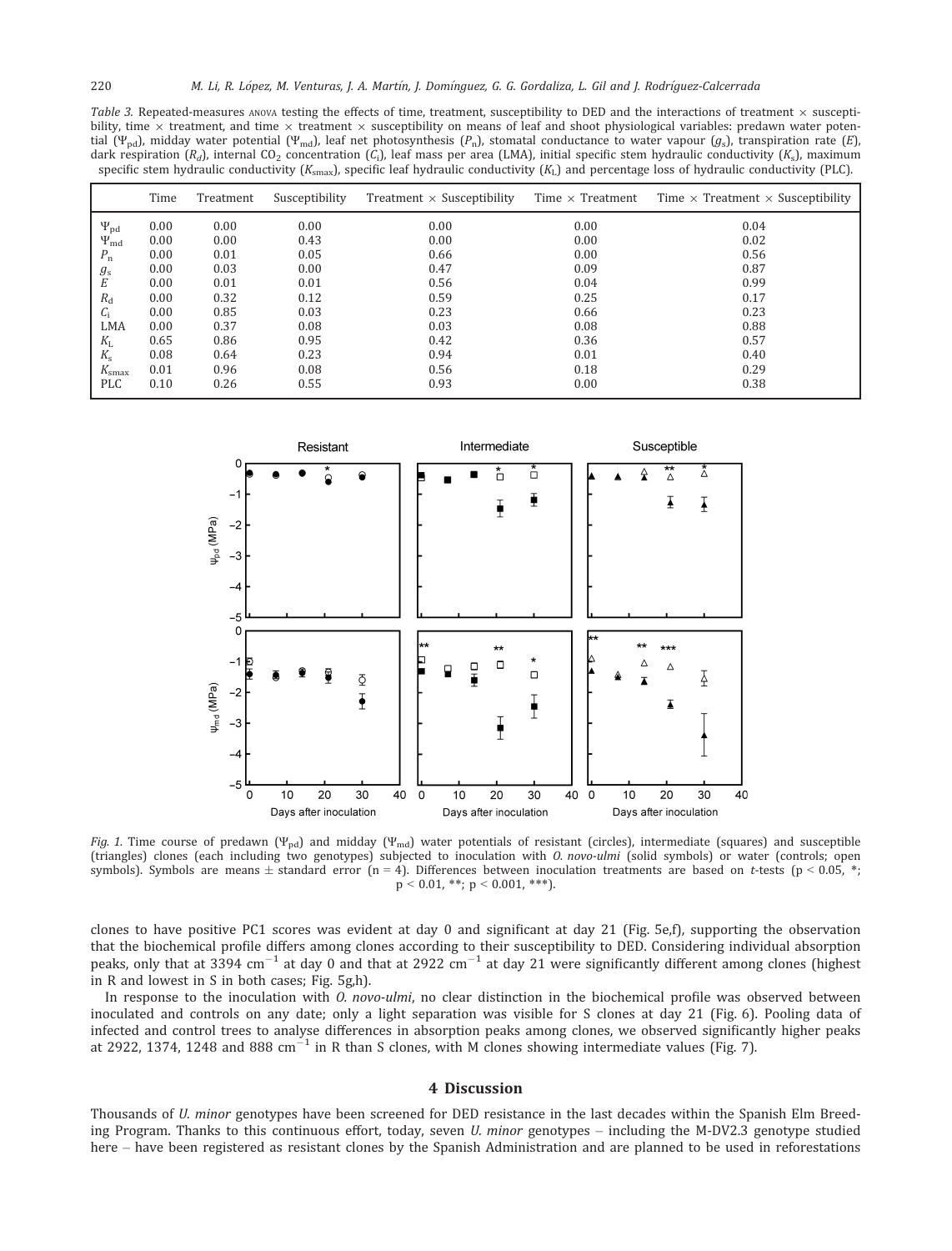

Fig. 2. Time course of leaf mass-based stomatal conductance to water vapour  $(g_s)$ , net photosynthesis  $(P_n)$  and dark respiration  $(R_d)$  of resistant (circles), intermediate (squares) and susceptible (triangles) clones (each including two genotypes) subjected to inoculation with O. novo-ulmi (solid symbols) or water (controls; open symbols). Symbols are means  $\pm$  standard error (n = 4). Differences between inoculation treatments are based on *t*-tests ( $p < 0.05$ , \*;  $p < 0.01$ , \*\*).



Fig. 3. Relationship between leaf predawn water potential (Ψ<sub>pd</sub>) and leaf mass-based net photosynthesis (P<sub>n</sub>) and stomatal conductance to water vapour  $(g_s)$  in resistant (R; circles), intermediate (M; squares) and susceptible (S; triangles) clones (each including two genotypes) with inoculation.

in their natural habitats (Martín et al. 2015). Indeed, here, clones M-DV2.3 and AB-AM2.4 showed a remarkable resistance to DED. These clones exhibited a different biochemical profile than more susceptible ones and their basic physiological functions – tree water status, shoot hydraulic conductivity and leaf gas exchange – were not affected for 30 days since the inoculation with the pathogen O. novo-ulmi.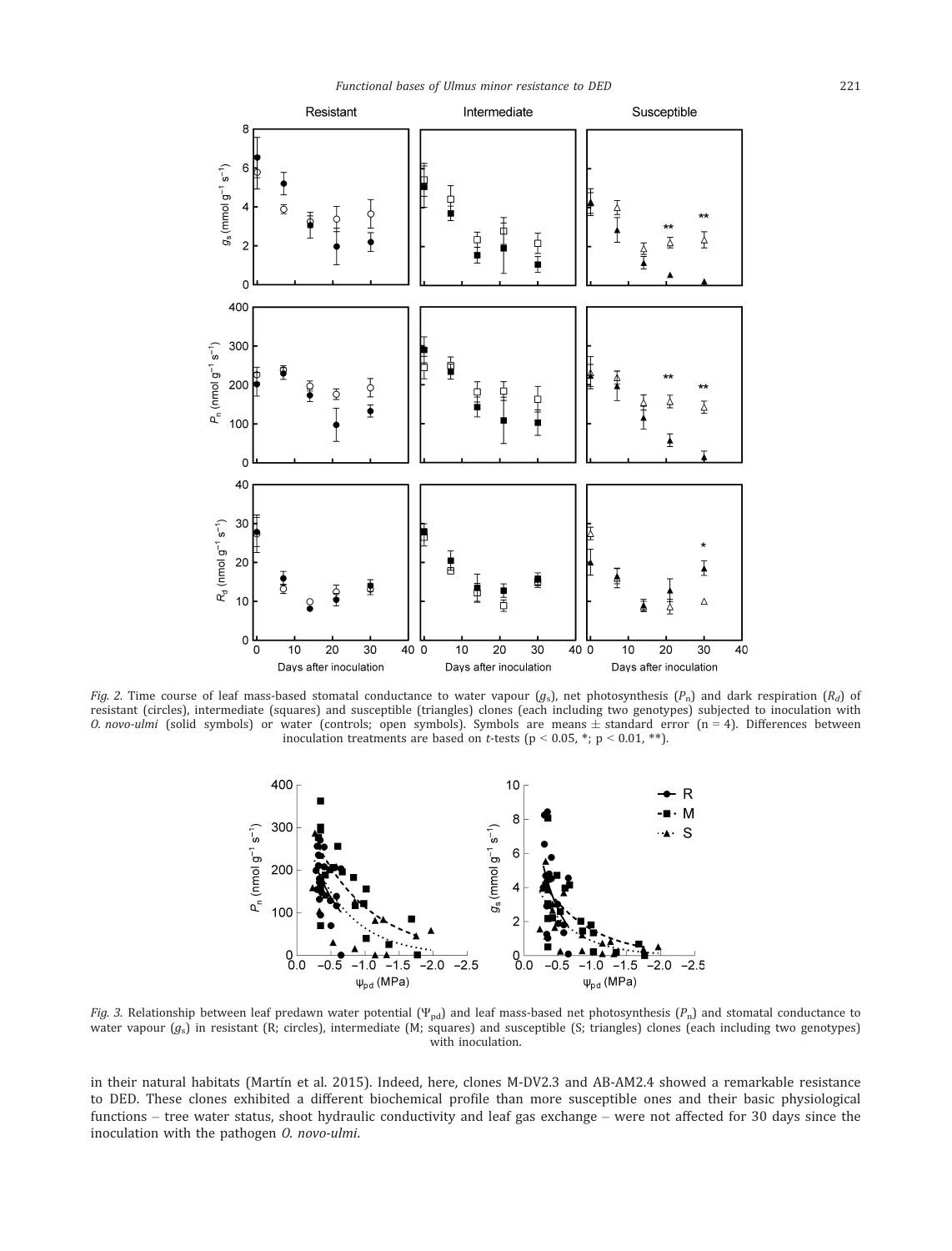

Fig. 4. Time course of per cent loss of hydraulic conductivity (PLC), maximum xylem specific conductivity  $(K_{\text{smax}})$  and specific leaf hydraulic conductivity  $(K_L)$  of resistant, intermediate and susceptible clones (each including two genotypes) subjected to inoculation with O. novo-ulmi (solid bars) or water (controls; open bars). Symbols are means  $\pm$  standard error (n = 4). Differences between inoculation treatments are based on *t*-tests ( $p < 0.05$ , \*;  $p < 0.01$ , \*\*;  $p < 0.001$ , \*\*\*).

By combining carbon-related and hydraulic measurements we delineated the sequence of functional changes occurring in U. minor trees when inoculated with  $O.$  novo-ulmi. Susceptible clones started to show physiological alterations as soon as 14 days after the inoculation; shoot hydraulic conductivity decreased relative to control trees, resulting in lower supply of water to individual leaves, lower water potentials, and lower rates of stomatal conductance and net  $CO<sub>2</sub>$  assimilation. The reduction in hydraulic conductivity and water potential is consequence of pathogen infection, something observed in some vascular tree diseases (Duniway 1973), and that has previously been reported for DED (Newbanks et al. 1983; Urban and Dvořák 2014). This can be due to induced embolism or to direct vessel blockage by the fungus and compounds it secretes. The accumulation of gels and tyloses can also block xylem vessels of U. minor trees in response to O. novo-ulmi (Ouellette et al. 2004) and explain the associated decline in water transport capacity. Actually, the significant differences observed in susceptible clone's hydraulic parameters 21 days after inoculation indicate that both induced embolism and vessel blockage contribute to losses in conductivity. If increased PLC was only due to induced embolism,  $K_{\text{smax}}$  for inoculated and control plants would have been equal after flushing. However,  $K_{\text{smax}}$  was reduced to half that of control plants. On the other hand, the high reduction in native  $K_s$ , which lead to 85% PLC, cannot be explained only by vessel blockage, supporting Newbanks et al. (1983) induced embolism hypothesis. It is to be noted that U. minor is highly susceptible to drought-induced cavitation (Venturas et al. 2013, 2014) and any conductivity losses may lead to runaway cavitation. These restrictions in leaf water potential caused a stomatal limitation to photosynthesis, as suggested by the similar leaf internal concentration of  $CO<sub>2</sub>$  in infected and control susceptible trees (data not shown). However, other studies have reported that fungal infections can limit leaf photochemical efficiency and photosynthetic capacity (Santos et al. 2005; Oliveira et al. 2012). Contrarily, an increase in respiration can take place soon upon pathogen inoculation in response to an increased demand of respiratory products to set up defence mechanisms (Landis and Hart 1972). Leaf dark respiration increased in inoculated susceptible trees relative to controls, but only in senescing leaves late after inoculation, which does not point to a defence response but to a senescence-related peak (Tetley and Thimann 1974). It is possible that leaf water stress, which typically causes a reduction in mitochondrial respiration rates (e.g. Rodríguez-Calcerrada et al. 2011), offset any defence-induced increase in respiration.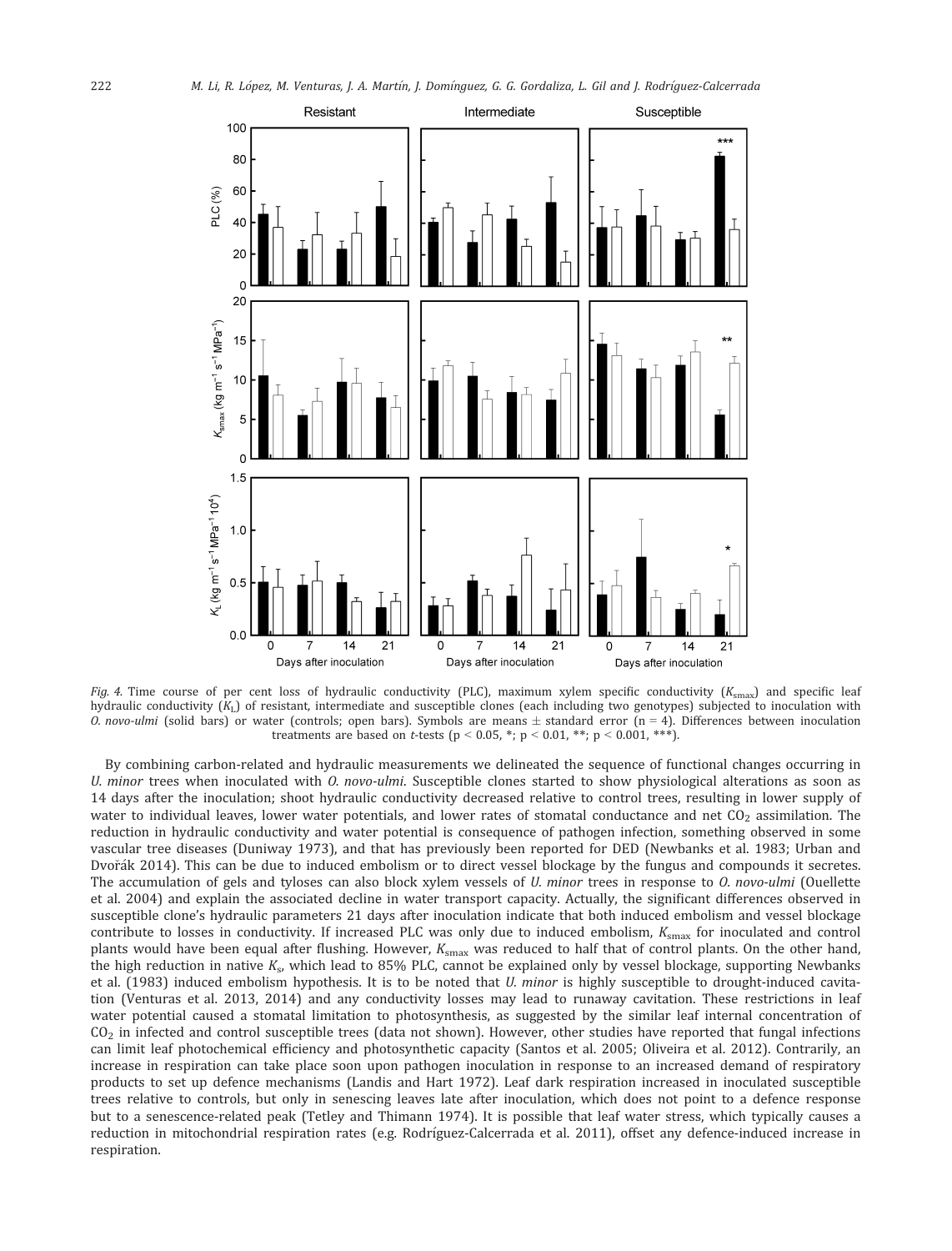

Fig. 5. (a,b) PCA scatter plots of FT-IR spectroscopy data from branches of resistant (circles; AB-AM2.4 and M-DV2.3 pooled), intermediate (squares; BU-FL7 and M-DV2 x M-CC1.5 pooled) and susceptible (triangles; VA-AP38 and M-DV1 pooled) clones on days 0 and 21 since inoculation; (c,d) weight of absorption peaks (see Table 1 for details on related chemical compounds) in PCA on days 0 and 21 since inoculation; (e,f) relationship between average wilting percentage of clones after inoculation (as a surrogate of tree susceptibility to DED) and the average PC1 scores (as a surrogate of shoot chemical profile) on days 0 and 21 since inoculation; (g,h) comparison of peak heights at 3394 cm<sup>-1</sup> (related to absorption of carbohydrates and glycoconjugates; day 0) and 2922 cm<sup>-1</sup> (related to saturated hydrocarbons; day 21) among resistant (R), intermediate (M) and susceptible (S) clones (each including two genotypes). Different letters indicate significant differences at p < 0.05 after Tukey's HSD test in (g) and (h). A half-black and half-white symbol in (b) refers to one susceptible tree with wilting leaves. All data are from control (c; open symbols) trees inoculated with water at day 0.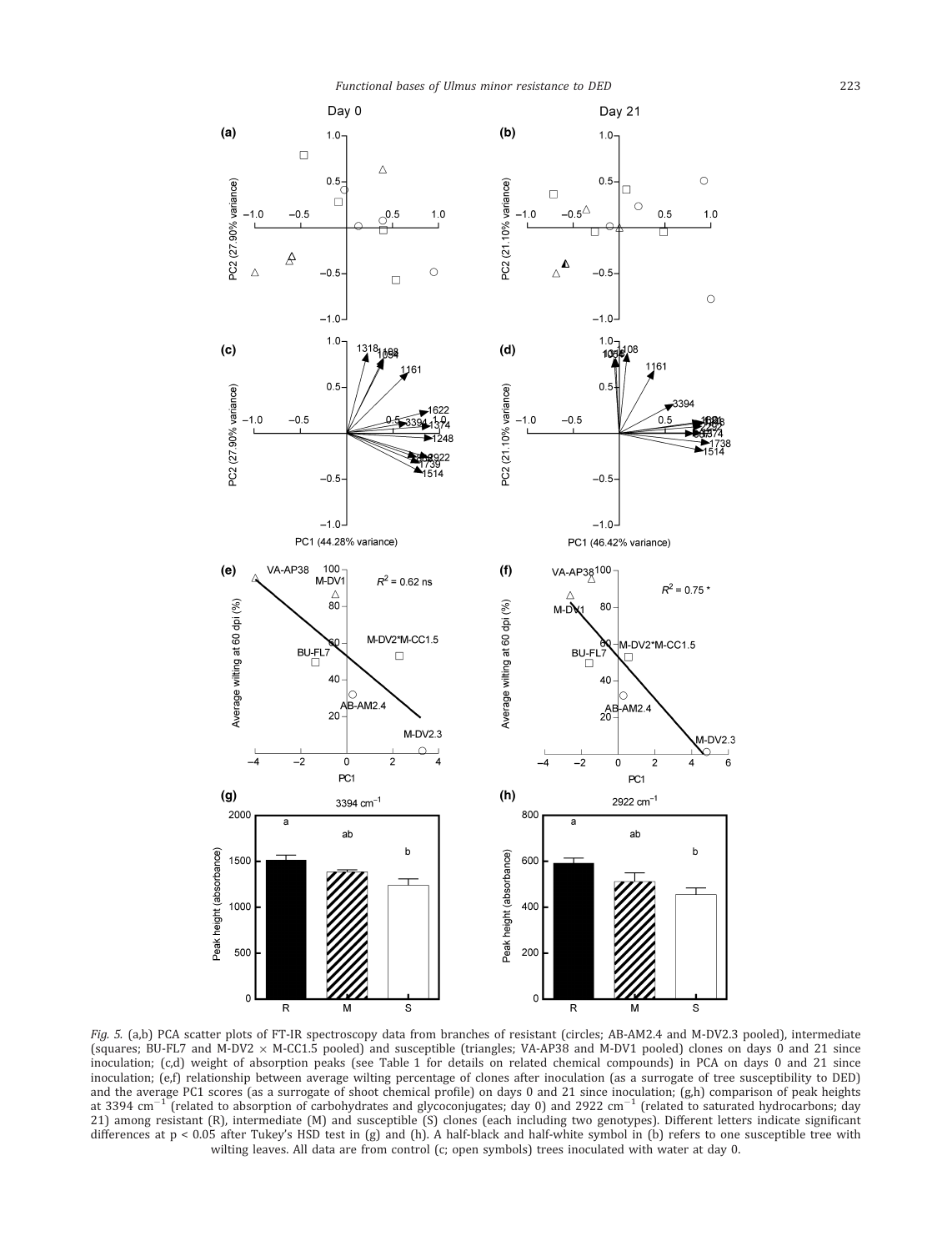

Fig. 6. (a-c) PCA scatter plots of FT-IR spectroscopy data from branches of resistant (circles; AB-AM2.4 and M-DV2.3 pooled), intermediate (squares; BU-FL7 and M-DV2  $\times$  M-CC1.5 pooled) and susceptible (triangles; VA-AP38 and M-DV1 pooled) clones on day 21 since inoculation with O. novo-ulmi (solid symbols) or water (open symbols).



*Fig. 7.* Comparison of absorption peak heights at 2922, 1374, 1248 and 888  $\rm cm^{-1}$  wavelengths among resistant (R), intermediate (M) and susceptible (S) clones (each including two genotypes) on day 21 after inoculation. Different letters indicate significant differences at p < 0.05. Trees inoculated with O. novo-ulmi or water (controls) were pooled based on lack of chemical differences between them (see Fig. 6).

Physiological traits measured here did not show any difference indicative of constitutive resistance among clones. However, the fact that resistant clones maintained near-optimal tree water status, shoot hydraulic conductivity, foliage area, and leaf gas exchange for 1 month upon inoculation with  $O$ . novo-ulmi feeds forward on the capacity to overcome the fungal infection. Maintaining foliage area and net  $CO<sub>2</sub>$  assimilation ensures that non-structural carbohydrate reserves follow normal seasonal dynamics. On the contrary, susceptible clones suffering a progressive loss of water transport capacity and  $CO<sub>2</sub>$  assimilation after inoculation will likely suffer a progressive depletion of non-structural carbohydrate reserves, more so if respiratory carbon losses remain unchanged or increase, as it seems to occur (see above). In support of this, (i) higher levels of starch were found in the resistant U. pumila than the susceptible U. minor and also in resistant U. minor genotypes relative to susceptible ones after inoculation with O. novo-ulmi (Martín et al. 2008a); (ii) photosynthesis, and the concentrations of soluble sugar and starch decreased after *0. novo-ulmi* inoculation in *in vitro* cultures of *U. minor* (Oliveira et al. 2012); (iii) whereas leaf gas exchange and carbon and nutrient accumulation were not affected by O. novo-ulmi in mature resistant 'Dodoens' elm (U. glabra 'Exoniensis'  $\times$  U. wallichiana) hybrids (Durkovič et al. 2012). The shortage of carbon reserves, in turn, could limit the synthesis of defence compounds and compromise the capacity to recover from shoot die-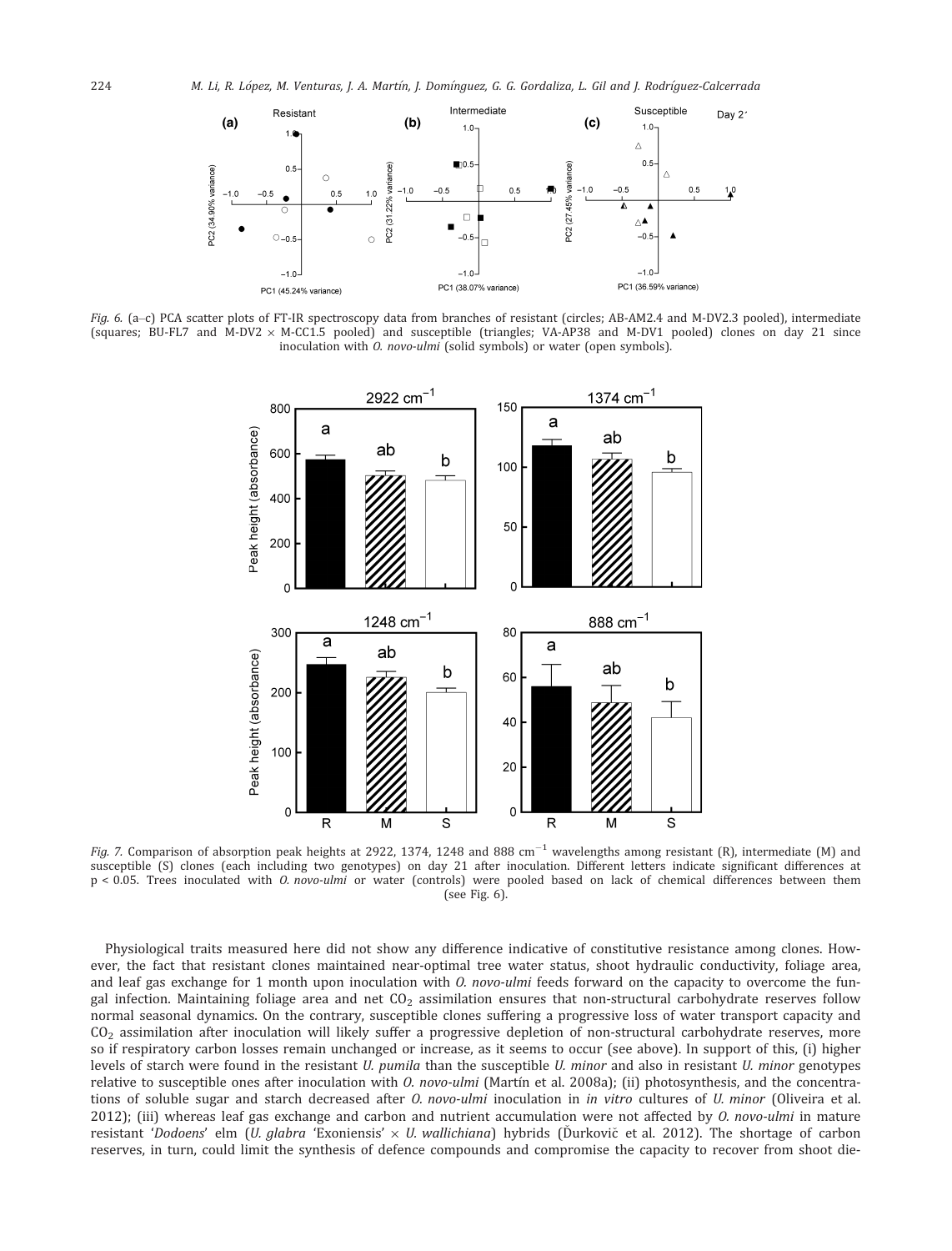back (McDowell et al. 2008). While maintaining near-optimal water transport and carbon balance may help resistant trees to surmount the fungal infection, it remains unclear why the water transport is barely affected by the pathogen in these trees, while it is fast and severely restricted in others. One possibility that has been previously discussed is that clones with bigger vessels (Solla and Gil 2002b; Venturas et al. 2014) or bordered pits (Martín et al. 2009) are more prone to cavitate upon fungal inoculation or to facilitate the spread of fungal toxins and propagules. However, only the R clone M-DV2.3 showed certain anatomical properties (low proportion of large vessels) that could be related to resistance (J. Martin, Unpublished data). Another possibility is that resistant clones are able to restrict fungal spreading to areas close to the inoculation without producing gels and tyloses that block xylem vessels. The possession or rapid induction of certain defence compounds plays an important role in tree resistance to fungal infection (Duchesne et al. 1992; Grayer and Kokubun 2001; Witzell and Martín 2008). Through FT-IR spectroscopy analysis, here we explored the possibility that resistant clones displayed a broad chemical profile (before or after the inoculation) that might have conducted to a capacity to defend against fungal infection without compromising water transport capacity.

Before the inoculation, resistant clones tended to separate chemically from susceptible ones. Resistant clones scored higher in the first component of the PCA positively related to carbohydrates, suberin, fatty acids, cellulose and hemicellulose, and phenolic compounds (Fig. 7). An analysis of individual absorption peaks indicated that the peak at 3394  $\rm cm^{-1}$  was higher in resistant than susceptible clones. This intense peak, although rather unspecific, could be mainly assigned to carbohydrate and glycoconjugate biochemical compounds (Table 1). As mentioned above, a higher pool of non-structural carbohydrates could lead to a better capacity to stop fungal infections, due to the need of carbon substrates for the secondary metabolism (Iriti and Faoro 2009; Goodsman et al. 2013). The separation among clones using control trees was verified on day 21. Actually, the trend for more resistant clones to score higher in the PC1 was more evident and significant at  $p < 0.05$ , which has led us to hypothesize that repeated wounding – at stem base for water inoculation and tree top for hydraulic and biochemical sampling – enhanced the capacity to chemically defence against fungal infection. There are numerous examples of wound-induced defence activation (Steele et al. 1998; Nagy et al. 2000; León et al. 2001; Vek et al. 2013; Smith 2015), but this possibility has never been suggested in the case of DED. The resistant clones had a higher peak at 2922  $\rm cm^{-1}$  than susceptible clones, band characteristic of fatty acids and, in particular, of suberin-like substances (Martín et al. 2008b). Suberin is typically induced by wounding, at least locally, to isolate the injured parts of the tree (Biggs 1987; Pollard et al. 2008) and was reported to be induced in elms by chemical stress (Martín et al. 2008b, 2010). Suberin is an important cell wall phenolic polymer involved in preventing pathogen infection through the 'compartmentalization of decay in trees' (CODIT; Shigo 1984). As a hydrophobic waxy substance, suberin could also maintain xylem functionality by reducing the occurrence of cavitation (Pearce 1996; Franke and Schreiber 2007). Furthermore, both fatty acids and their derivatives jasmonic acid and oxylipins have been well reported in wound responses (Weber 2002; Tumlinson and Engelberth 2008; Upchurch 2008) and can induce systemic resistance against fungal infections (Kachroo and Kachroo 2009). In elms, soil application of carvacrol induced the accumulation of 16C and 18C fatty acids in xylem tissues and increased the plant tolerance to *O. novo-ulmi* (Martín et al. 2012).

Constitutive (phytoanticipins) or induced (phytoalexins) phenolic compounds are common and widespread secondary metabolites that play a role in defence. After pooling branches of control and infected trees, which surprisingly barely varied throughout the experimental course, it was observed that resistant clones had higher absorption peaks at 1248  $cm^{-1}$ , band that could be associated to C-O-H deformation and C-O stretching in phenolic compounds (Sene et al. 1994), and at 1374 and 888  $cm^{-1}$ , bands which could be mainly assigned to cellulose and hemicellulose (Kacurakova et al. 2000; Pandey and Pitman 2003). Phenolic compounds play a double role as antimicrobial and signalling compounds (Hammerschmidt 2005; Cvikrova et al. 2006; Lattanzio et al. 2006; Witzell and Martín 2008). For example, the accumulation of phenolic compounds is necessary for suberin biosynthesis (Kolattukudy 1981; Pollard et al. 2008) and inhibits growth and sporulation of O. novo-ulmi (Rioux and Ouellette 1991; Martín et al. 2007, 2010). Cellulose is a component of the cell wall and was found to be in higher amounts in the resistant U. pumila than the susceptible U. minor, and in more resistant genotypes of *U. minor* inoculated with *O. novo-ulmi* (Martín et al. 2008a). Again, the fact that differences among clones in height of peaks at 1374, 1248 and 888  $cm^{-1}$  were not observed at day 0, but at day 21 after repeated sampling injury to trees, suggests that a chemical response favourable to cope with  $O.$  novo-ulmi was induced by wounding, and that this response was of higher extent in resistant than susceptible clones. In line with this, it has been observed that wounding promotes the accumulation of phenolic compounds (Kemp and Burden 1986; Klepzig et al. 1995), whereas insect attacks can prompt the reinforcement of the cell walls with more cellulose and reduce cell susceptibility to subsequent fungal attacks (Mohebby 2005; Furstenberg-Hagg et al. 2013). This idea is consistent with the transmission of DED by bark beetles, which cause hundreds of small wounds in branches when feeding or laying eggs (Peacock et al. 1981; Webber 2004).

In conclusion, trees of clones M-DV2.3 and AB-AM2.4 not inoculated with O. novo-ulmi had a different biochemical profile than those of more DED-susceptible clones VA-AP38 and M-DV1. In particular, FT-IR spectroscopy data suggest that resistant clones M-DV2.3 and AB-AM2.4 had higher pools of saturated hydrocarbons (suberin and fatty acids), phenolic compounds, cellulose, and hemicellulose. All these compounds are well known for playing direct or indirect roles in defence, which suggests that part of the resistance of M-DV2.3 and AB-AM2.4 to DED is related to a better capacity to restrict the fungal spreading. Because differences among clones were observed after 21 days of repeated destructive sampling, we hypothesize that wounding induced the activation of chemical defence mechanisms more in resistant than susceptible clones. Future experiments must be specifically planned to corroborate this hypothesis. In any case, the higher capacity of resistant clones to restrict pathogen infection is reflected in the maintenance of shoot hydraulic conductivity, and leaf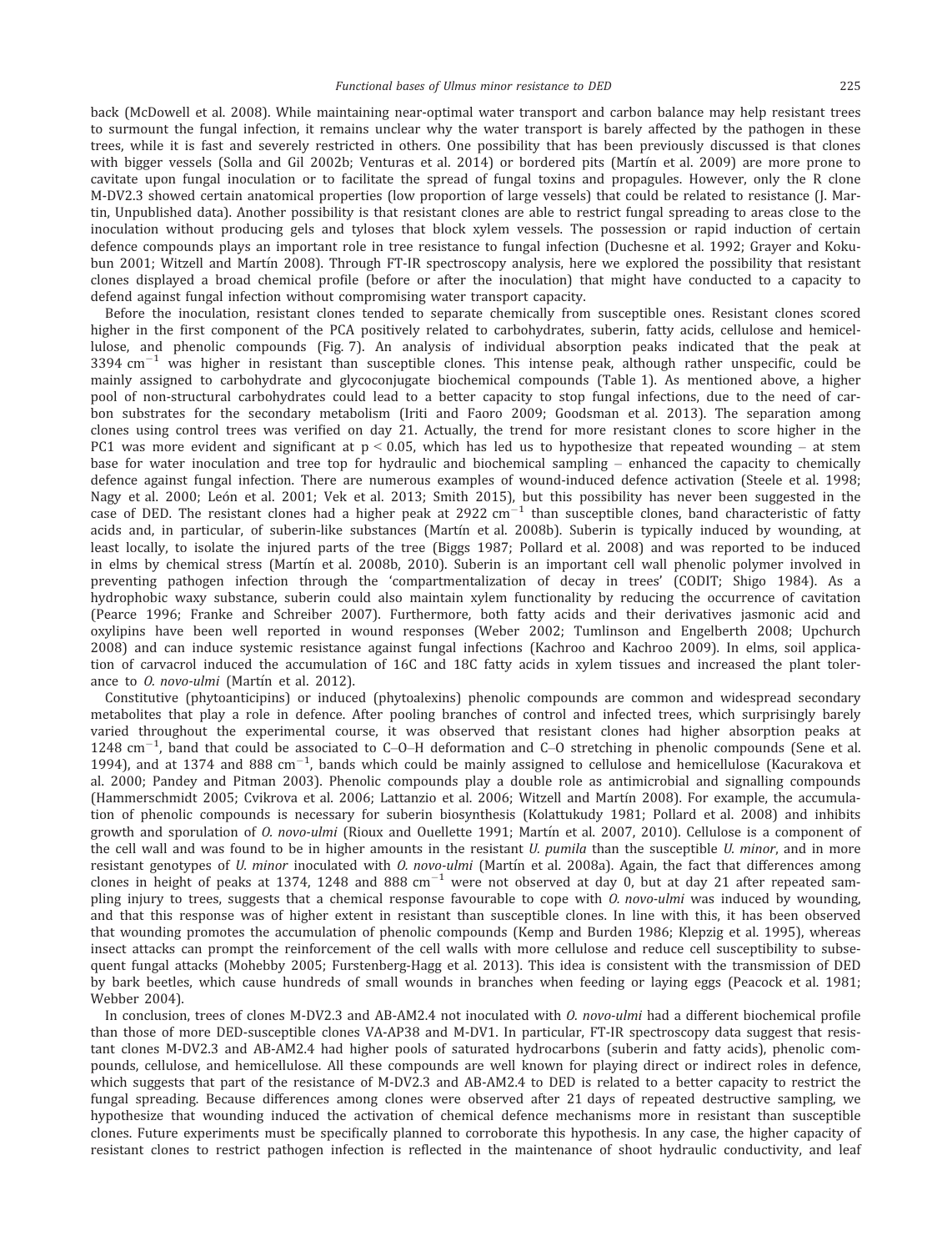water status and gas exchange, which feed forward on the capacity of these clones to cope with the fungus and/or recover from eventual damages.

## Acknowledgements

We thank Paz Andrés for assistance and guidance in the use of the infrared spectrophotometer FT-IR Perkin–Elmer 1600. We also thank Pedro Perdiguero and Carmen Collada for helpful discussions, and one anonymous reviewer and Jean-Christophe Domec for reviewing the manuscript. Funding was provided by the project OLMOS (AGL2012-35580).

#### References

- Aldea, M.; Hamilton, J. G.; Resti, J. P.; Zangerl, A. R.; Berenbaum, M. R.; Frank, T. D.; Delucia, E. H., 2006: Comparison of photosynthetic damage from arthropod herbivory and pathogen infection in understory hardwood saplings. Oecologia 149, 221–232.
- Atkin, O. K.; Evans, J. R.; Siebke, K., 1998: Relationship between the inhibition of leaf respiration by light and enhancement of leaf dark respiration following light treatment. Funct. Plant Biol. 25, 437–443.
- Bernier, L.; Aoun, M.; Bouvet, G. F.; Comeau, A.; Dufour, J.; Naruzawa, E. S.; Nigg, M.; Plourde, K. V., 2015: Genomics of the Dutch elm disease pathosystem: are we there yet? iForest 8, 149–157.
- Bidart-Bouzat, M. G.; Kliebenstein, D. J., 2008: Differential levels of insect herbivory in the field associated with genotypic variation in glucosinolates in Arabidopsis thaliana. J. Chem. Ecol. 34, 1026–1037.
- Biggs, A. R., 1987: Occurrence and location of suberin in wound reaction zones in xylem of 17 tree species. Phytopathology 77, 718–725.
- Binz, T.; Canevascini, G., 1996: Xylanases from the Dutch elm disease pathogens Ophiostoma ulmi and Ophiostoma novo-ulmi. Physiol. Mol. Plant Pathol. 49, 159–175.
- Bowden, C. G.; Smalley, E.; Guries, R. P.; Hubbes, M.; Temple, B.; Horgan, P. A., 1996: Lack of association between cerato-ulmin production and virulence in Ophiostoma novo-ulmi. Mol. Plant Microbe Interact. 9, 556–564.
- Bowyer, P.; Clarke, B.; Lunness, P.; Daniels, M.; Osbourn, A., 1995: Host range of a plant pathogenic fungus determined by a saponin detoxifying enzyme. Science 267, 371–374.
- Brasier, C. M., 1991: *Ophiostoma novo-ulmi sp.* nov., causative agent of current Dutch elm disease pandemics. Mycopathologia 115, 151– 161.
- Brasier, C. M.; Buck, K. W., 2001: Rapid evolutionary changes in a globally invading fungal pathogen (Dutch elm disease). Biol. Invasions 3, 223–233.
- Chalmers, J. M.; Griffiths, P. R., 2002: Handbook of Vibrational Spectroscopy. Chichester: Wiley.
- Chen, M.; McClure, J. W., 2000: Altered lignin composition in phenylalanine ammonia-lyase-inhibited radish seedlings: implications for seed-derived sinapoyl esters as lignin precursors. Phytochemistry 53, 365–370.
- Coates, J., 2000: Interpretation of infrared spectra, a practical approach. Encyclopedia of analytical chemistry.
- Cochard, H.; Hölttä, T.; Herbette, S.; Delzon, S.; Mencuccini, M., 2009: New insights into the mechanisms of water-stress-induced cavitation in conifers. Plant Physiol. 151, 949–954.
- Collin, E.; Vernisson, F., 2006: Conservation and utilisation of genetic resources of European elm species. Workshop on Genetics, 18–22.
- Cvikrova, M.; Mala, J.; Hrubcova, M.; Eder, J., 2006: Soluble and cell wall-bound phenolics and lignin in Ascocalyx abietina infected Norway spruces. Plant Sci. 170, 563–570.
- Domec, J. C.; Rivera, L. N.; King, J. S.; Peszlen, I.; Hain, F.; Smith, B.; Frampton, J., 2013: Hemlock woolly adelgid (Adelges tsugae) infestation affects water and carbon relations of eastern hemlock (Tsuga canadensis) and Carolina hemlock (Tsuga caroliniana). New Phytol. 199, 452–463.
- Dorado, J.; Almendros, G.; Field, J. A.; Sierra-Alvarez, R., 2001: Infrared spectroscopy analysis of hemp (Cannabis sativa) after selective delignification by Bjerkandera sp at different nitrogen levels. Enzyme Microb. Technol. 28, 550–559.
- Duchesne, L.; Hubbes, M.; Jeng, R., 1992: Biochemistry and molecular biology of defense reactions in the xylem of angiosperm trees. In: Defense mechanisms of woody plants against fungi. Ed. by Blanchette, A.; Biggs, R. Berlin: Springer, pp. 133–146.

Duniway, J. M., 1973: Pathogen-induced changes in host water relations. Phytopathology 63, 458–466.

- Durkovič, J.; Čaňová, I.; Lagaňa, R.; Kučerová, V.; Moravčík, M.; Priwitzer, T.; Urban, J.; Dvořák, M.; Krajňáková, J., 2012: Leaf trait dissimilarities between Dutch elm hybrids with a contrasting tolerance to Dutch elm disease. Ann. Bot. 111, 215–227.
- Elgersma, D. M., 1973: Tylose formation in elms after inoculation with Ceratocystis ulmi, a possible resistance mechanism. Neth. J. Plant Pathol. 79, 218–220.
- Franke, R.; Schreiber, L., 2007: Suberin-a biopolyester forming apoplastic plant interfaces. Curr. Opin. Plant Biol. 10, 252–259.
- Franke, A.; Rusanen, M.; De Aguiar, A.; Collin, E.; Harvengt, L.; Ackzell, L.; Bohnens, J.; Diamandis, S., 2004: Methods and progress in the conservation of elm genetic resources in Europe. Invest. Agrar. Sist. Recur. For. 13, 261–272.
- Furstenberg-Hagg, J.; Zagrobelny, M.; Bak, S., 2013: Plant defense against insect herbivores. Int. J. Mol. Sci. 14, 10242–10297.
- Garcia, T.; Gutierrez, J.; Veloso, J.; Gago-Fuentes, R.; Diaz, J., 2015: Wounding induces local resistance but systemic susceptibility to Botrytis cinerea in pepper plants. J. Plant Physiol. 176, 202–209.
- Ghelardini, L.; Santini, A., 2009: Avoidance by early flushing: a new perspective on Dutch elm disease research. iForest 2, 143–153.
- Goodsman, D. W.; Lusebrink, I.; Landhausser, S. M.; Erbilgin, N.; Lieffers, V. J., 2013: Variation in carbon availability, defense chemistry and susceptibility to fungal invasion along the stems of mature trees. New Phytol. 197, 586–594.
- Grayer, R. J.; Kokubun, T., 2001: Plant-fungal interactions: the search for phytoalexins and other antifungal compounds from higher plants. Phytochemistry 56, 253–263.
- Hammerschmidt, R., 2005: Phenols and plant-pathogen interactions: the saga continues. Physiol. Mol. Plant Pathol. 66, 77–78.
- Iriti, M.; Faoro, F., 2009: Chemical diversity and defence metabolism: how plants cope with pathogens and ozone pollution. Int. J. Mol. Sci. 10, 3371–3399.
- Jacobsen, A. L.; Roets, F.; Jacobs, S. M.; Esler, K. J.; Pratt, R. B., 2012: Dieback and mortality of South African fynbos shrubs is likely driven by a novel pathogen and pathogen-induced hydraulic failure. Austral Ecol. 37, 227–235.
- Kachroo, A.; Kachroo, P., 2009: Fatty acid-derived signals in plant defense. Annu. Rev. Phytopathol. 47, 153–176.
- Kacurakova, M.; Capek, P.; Sasinkova, V.; Wellner, N.; Ebringerova, A., 2000: FT-IR study of plant cell wall model compounds: pectic polysaccharides and hemicelluloses. Carbohydr. Polym. 43, 195–203.
- Kemp, M. S.; Burden, R. S., 1986: Phytoalexins and stress metabolites in the sapwood of trees. Phytochemistry 25, 1261–1269.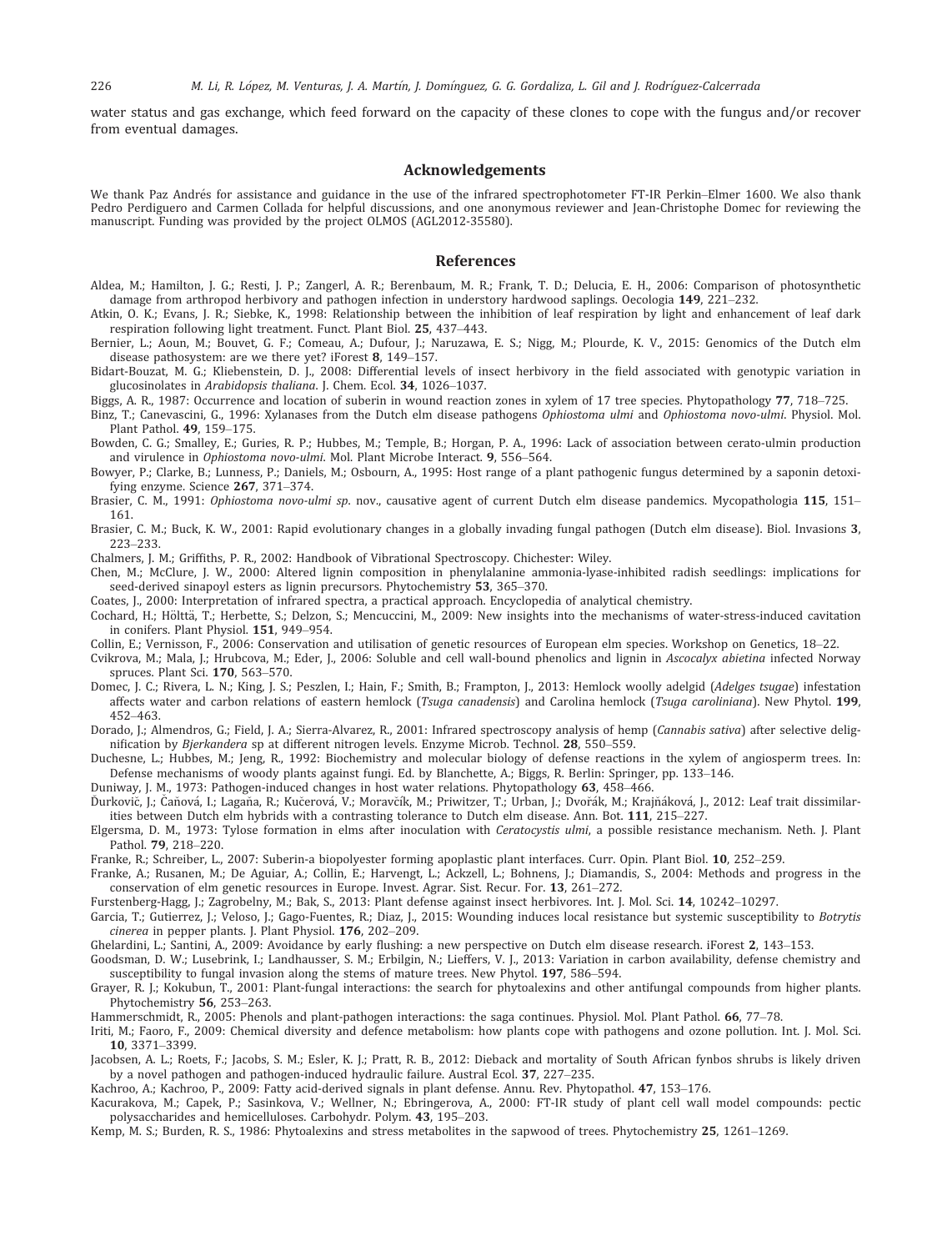- Klepzig, K.; Kruger, E.; Smalley, E.; Raffa, K., 1995: Effects of biotic and abiotic stress on induced accumulation of terpenes and phenolics in red pines inoculated with bark beetle-vectored fungus. J. Chem. Ecol. 21, 601–626.
- Kolattukudy, P., 1981: Structure, biosynthesis, and biodegradation of cutin and suberin. Annu. Rev. Plant Physiol. 32, 539–567.
- Kozlowski, T. T., 1992: Carbohydrate sources and sinks in woody plants. Bot. Rev. 58, 107–222.
- Landis, W. R.; Hart, J. H., 1972: Physiological changes in pathogen-free tissue of Ulmus americana induced by Ceratocystis Ulmi. Phytopathology 62, 909–913.
- Lattanzio, V.; Lattanzio, V. M.; Cardinali, A., 2006: Role of phenolics in the resistance mechanisms of plants against fungal pathogens and insects. Phytochemistry 661, 23–67.

León, J.; Rojo, E.; Sánchez-Serrano, J. J., 2001: Wound signalling in plants. J. Exp. Bot. 52, 1-9.

- Martín, J. A.; Solla, A.; Woodward, S.; Gil, L., 2005: Fourier transform-infrared spectroscopy as a new method for evaluating host resistance in the Dutch elm disease complex. Tree Physiol. 25, 1331–1338.
- Martín, J. A.; Solla, A.; Woodward, S.; Gil, L., 2007: Detection of differential changes in lignin composition of elm xylem tissues inoculated with Ophiostoma novo-ulmi using Fourier transform-infrared spectroscopy. For. Pathol. 37, 187–191.
- Martín, J. A.; Solla, A.; Coimbra, M. A.; Gil, L., 2008a: Metabolic fingerprinting allows discrimination between Ulmus pumila and U. minor, and between U. minor clones of different susceptibility to Dutch elm disease. For. Pathol. 38, 244–256.
- Martín, J. A.; Solla, A.; Coimbra, M. A.; Domingues, M. R.; Gil, L., 2008b: Exogenous phenol increase resistance of Ulmus minor to Dutch elm disease through formation of suberin-like compounds on xylem tissues. Environ. Exp. Bot. 64, 97–104.
- Martín, J. A.; Solla, A.; Esteban, L. G.; De Palacios, P.; Gil, L., 2009: Bordered pit and ray morphology involvement in elm resistance to Ophiostoma novo-ulmi. Can. J. For. Res. 39, 420–429.
- Martín, J. A.; Solla, A.; Gil, L.; García-Vallejo, M. C., 2010: Phenological and histochemical changes in Ulmus minor due to root absorption of phenol: implications for resistance to DED. Environ. Exp. Bot. 69, 175–182.
- Martín, J. A.; Solla, A.; Garcia-Vallejo, M. C.; Gil, L., 2012: Chemical changes in Ulmus minor xylem tissue after salicylic acid or carvacrol treatments are associated with enhanced resistance to Ophiostoma novo-ulmi. Phytochemistry 83, 104–109.
- Martín, J. A.; Solla, A.; Venturas, M.; Collada, C.; Domínguez, J.; Miranda, E.; Fuentes-Utrilla, P.; Burón, M.; Iglesias, S.; Gil, L., 2015: Seven Ulmus minor clones tolerant to Ophiostoma novo-ulmi registered as forest reproductive material in Spain. iForest 8, 172–180.
- McDowell, N.; Pockman, W. T.; Allen, C. D.; Breshears, D. D.; Cobb, N.; Kolb, T.; Plaut, J.; Sperry, J.; West, A.; Williams, D. G., 2008: Mechanisms of plant survival and mortality during drought: why do some plants survive while others succumb to drought? New Phytol. 178, 719–739.
- Meinzer, F. C.; Woodruff, D. R.; Shaw, D. C., 2004: Integrated responses of hydraulic architecture, water and carbon relations of western hemlock to dwarf mistletoe infection. Plant Cell Environ. 27, 937–946.
- Mohebby, B., 2005: Attenuated total reflection infrared spectroscopy of white-rot decayed beech wood. Int. Biodeterior. Biodegrad. 55, 247–251.
- Nagy, N. E.; Franceschi, V. R.; Solheim, H.; Krekling, T.; Christiansen, E., 2000: Wound-induced traumatic resin duct development in stems of Norway spruce (Pinaceae): anatomy and cytochemical traits. Am. J. Bot. 87, 302–313.
- Newbanks, D.; Bosch, A.; Zimmermann, M. H., 1983: Evidence for xylem dysfunction by embolization in Dutch elm disease. Phytopathology 73, 1060–1063.
- Oliveira, H.; Sousa, A.; Alves, A.; Nogueira, A. J. A.; Santos, C., 2012: Inoculation with Ophiostoma novo-ulmi subsp. americana affects photosynthesis, nutrition and oxidative stress in in vitro Ulmus minor plants. Environ. Exp. Bot. 77, 146–155.
- Osbourn, A., 1996: Saponins and plant defence-a soap story. Trends Plant Sci. 1, 4–9.
- Ouellette, G.; Rioux, D., 1992: Anatomical and physiological aspects of resistance to Dutch elm disease. In: Defense mechanisms of woody plants against fungi. Ed. by Blanchette, A.; Biggs, R. Berlin: Springer, pp. 257–307.
- Ouellette, G.; Rioux, D.; Simard, M.; Cherif, M., 2004: Ultrastructural and cytochemical studies of host and pathogens in some fungal wilt diseases: retro-and introspection towards a better understanding of DED. For. Syst. 13, 119–145.
- Pandey, K. K.; Pitman, A. J., 2003: FTIR studies of the changes in wood chemistry following decay by brown-rot and white-rot fungi. Int. Biodeterior. Biodegrad. 52, 151–160.
- Pavlovic, S.; Brandao, P. R. G., 2003: Adsorption of starch, amylose, amylopectin and glucose monomer and their effect on the flotation of hematite and quartz. Miner. Eng. 16, 1117–1122.
- Peacock, J. W.; Cuthbert, R. A.; Lanier, G. N., 1981: Deployment of traps in a barrier strategy to reduce populations of the European elm bark beetle, and the incidence of Dutch elm disease. In: Management of insect pests with semiochemicals: concepts and practice. Ed. by Mitchell, E. R. New York: Plenum Press, pp. 155–174.
- Pearce, R. B., 1996: Antimicrobial defences in the wood of living trees. New Phytol. 132, 203–233.
- Pollard, M.; Beisson, F.; Li, Y.; Ohlrogge, J. B., 2008: Building lipid barriers: biosynthesis of cutin and suberin. Trends Plant Sci. 13, 236– 246.
- Przybył, K.; Dahm, H.; Ciesielska, A.; Moliński, K., 2006: Cellulolytic activity and virulence of Ophiostoma ulmi and O. novo-ulmi isolates. For. Pathol. 36, 58–67.
- Richards, W., 1993: Cerato-ulmin: a unique wilt toxin of instrumental significance in the development of Dutch elm disease. In: Dutch elm disease research. Ed. by Sticklen, M.; Sherald, J. New York: Springer, pp. 89–151.
- Rioux, D.; Ouellette, G. B., 1991: Barrier zone formation in host and nonhost trees inoculated with Ophiostoma ulmi. I. Anatomy and histochemistry. Can. J. Bot. 69, 2055–2073.
- Rodríguez-Calcerrada, J.; Shahin, O.; Del Carmen Del Rey, M.; Rambal, S., 2011: Opposite changes in leaf dark respiration and soluble sugars with drought in two Mediterranean oaks. Funct. Plant Biol. 38, 1004–1015.
- Santos, C.; Fragoeiro, S.; Phillips, A., 2005: Physiological response of grapevine cultivars and a rootstock to infection with Phaeoacremonium and Phaeomoniella isolates: an in vitro approach using plants and calluses. Sci. Hort. 103, 187–198.
- Sene, C. F.; Mccann, M. C.; Wilson, R. H.; Grinter, R., 1994: Fourier-transform Raman and Fourier-transform infrared spectroscopy (an investigation of five higher plant cell walls and their components). Plant Physiol. 106, 1623–1631.
- Shigo, A. L., 1984: Compartmentalization: a conceptual framework for understanding how trees grow and defend themselves. Annu. Rev. Phytopathol. 22, 189–214.
- Shigo, A.; Tippett, J. T., 1981: Compartmentalization of American elm tissues infected by Ceratocystis-Ulmi. Plant Dis. 65, 715–718.
- Smith, K. T., 2015: Compartmentalization, resource allocation, and wood quality. Curr. For. Rep. 1, 8–15.
- Solla, A.; Gil, L., 2002a: Xylem vessel diameter as a factor in resistance of Ulmus minor to Ophiostoma novo-ulmi. For. Pathol. 32, 123–134.
- Solla, A.; Gil, L., 2002b: Influence of water stress on Dutch elm disease symptoms in Ulmus minor. Can. J. Bot. 80, 810–817.
- Solla, A.; Martín, J.; Ouellette, G.; Gil, L., 2005: Influence of plant age on symptom development in *Ulmus minor* following inoculation by Ophiostoma novo-ulmi. Plant Dis. 89, 1035–1040.